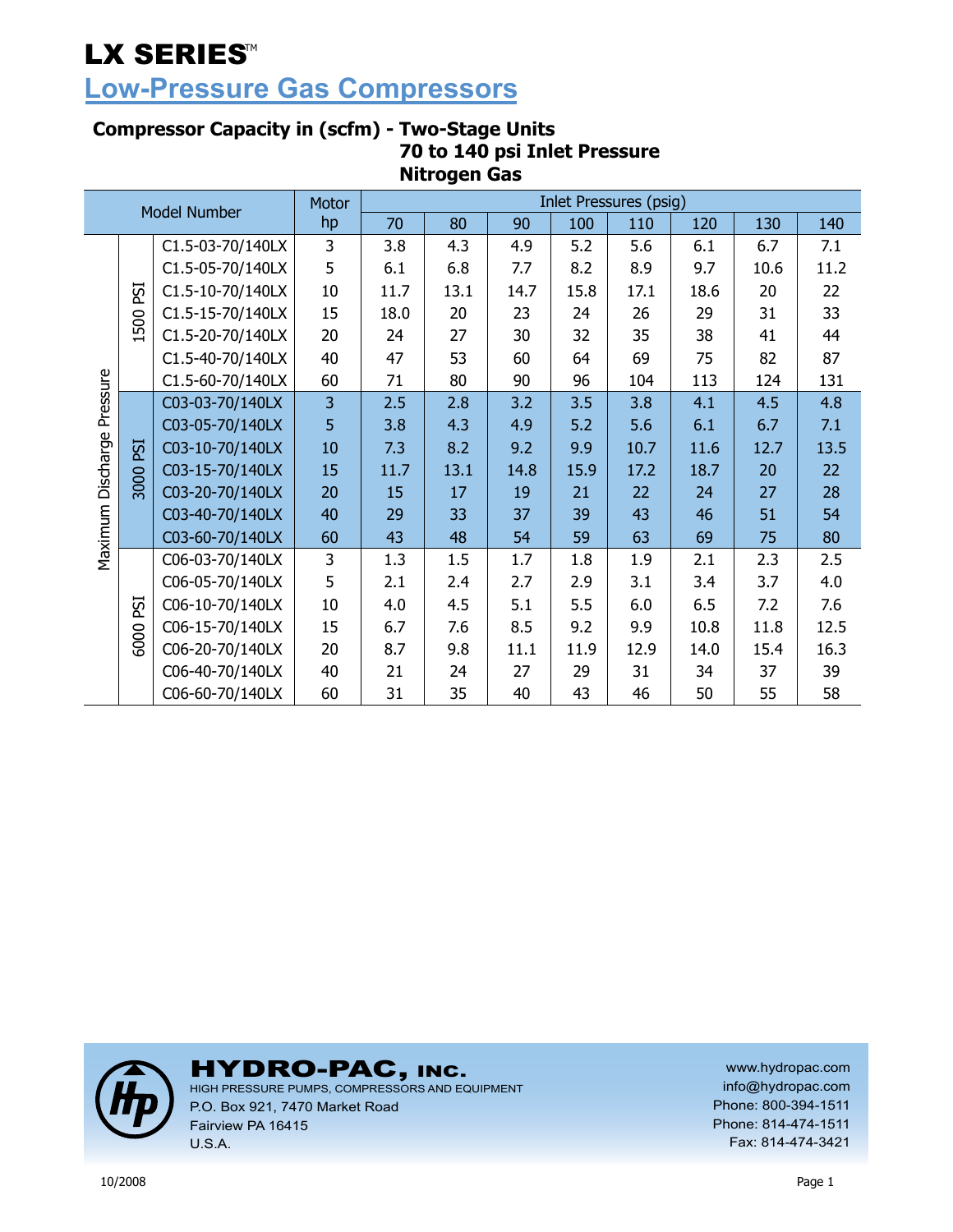# **Low-Pressure Gas Compressors**

### **Compressor Capacity in (scfm) - Two-Stage Units 140 to 300 psi Inlet Pressure Nitrogen Gas**

|                   |      |                     | Motor |      |      |      |      | <b>Inlet Pressures (psig)</b> |      |      |      |      |
|-------------------|------|---------------------|-------|------|------|------|------|-------------------------------|------|------|------|------|
|                   |      | <b>Model Number</b> | hp    | 140  | 160  | 180  | 200  | 220                           | 240  | 260  | 280  | 300  |
|                   |      | C1.5-03-140/300LX   | 3     | 5.5  | 6.1  | 6.8  | 7.7  | 8.4                           | 9.0  | 9.8  | 10.7 | 11.3 |
|                   |      | C1.5-05-140/300LX   | 5     | 8.8  | 9.8  | 10.9 | 12.3 | 13.5                          | 14.5 | 15.7 | 17.1 | 18.1 |
|                   | ESI  | C1.5-10-140/300LX   | 10    | 16.6 | 18.4 | 21   | 23   | 25                            | 27   | 30   | 32   | 34   |
|                   |      | C1.5-15-140/300LX   | 15    | 27   | 30   | 34   | 38   | 42                            | 45   | 49   | 53   | 56   |
|                   | 1500 | C1.5-20-140/300LX   | 20    | 36   | 39   | 44   | 50   | 54                            | 58   | 63   | 69   | 73   |
|                   |      | C1.5-40-140/300LX   | 40    | 71   | 79   | 88   | 99   | 108                           | 117  | 127  | 138  | 146  |
|                   |      | C1.5-60-140/300LX   | 60    | 107  | 118  | 132  | 149  | 163                           | 175  | 190  | 207  | 219  |
| Pressure          | ESI  | C03-03-140/300LX    | 3     | 3.3  | 3.6  | 4.1  | 4.6  | 5.0                           | 5.4  | 5.9  | 6.4  | 6.8  |
|                   |      | C03-05-140/300LX    | 5     | 5.3  | 5.9  | 6.6  | 7.4  | 8.1                           | 8.8  | 9.5  | 10.4 | 11.0 |
|                   |      | C03-10-140/300LX    | 10    | 10.0 | 11.1 | 12.4 | 14.0 | 15.3                          | 16.5 | 17.9 | 19.5 | 21   |
|                   | 3000 | C03-15-140/300LX    | 15    | 16.6 | 18.3 | 20   | 23   | 25                            | 27   | 29   | 32   | 34   |
|                   |      | C03-20-140/300LX    | 20    | 22   | 24   | 27   | 30   | 33                            | 35   | 38   | 42   | 44   |
|                   |      | C03-40-140/300LX    | 40    | 42   | 47   | 52   | 59   | 64                            | 69   | 75   | 82   | 86   |
| Maximum Discharge |      | C03-60-140/300LX    | 60    | 62   | 69   | 77   | 87   | 95                            | 102  | 111  | 121  | 128  |
|                   |      | C06-03-140/300LX    | 3     | 1.9  | 2.1  | 2.4  | 2.7  | 2.9                           | 3.2  | 3.4  | 3.8  | 4.0  |
|                   |      | C06-05-140/300LX    | 5     | 3.1  | 3.4  | 3.8  | 4.3  | 4.8                           | 5.1  | 5.6  | 6.1  | 6.4  |
|                   | ESI  | C06-10-140/300LX    | 10    | 5.8  | 6.4  | 7.2  | 8.2  | 8.9                           | 9.6  | 10.5 | 11.4 | 12.1 |
|                   | 6000 | C06-15-140/300LX    | 15    | 10.1 | 11.2 | 12.5 | 14.1 | 15.5                          | 16.7 | 18.1 | 19.7 | 21   |
|                   |      | C06-20-140/300LX    | 20    | 12.8 | 14.2 | 15.8 | 17.9 | 19.6                          | 21   | 23   | 25   | 26   |
|                   |      | C06-40-140/300LX    | 40    | 28   | 31   | 35   | 40   | 43                            | 47   | 50   | 55   | 58   |
|                   |      | C06-60-140/300LX    | 60    | 42   | 46   | 52   | 58   | 64                            | 69   | 74   | 81   | 86   |



# HYDRO-PAC, INC. HIGH PRESSURE PUMPS, COMPRESSORS AND EQUIPMENT

P.O. Box 921, 7470 Market Road Fairview PA 16415 U.S.A.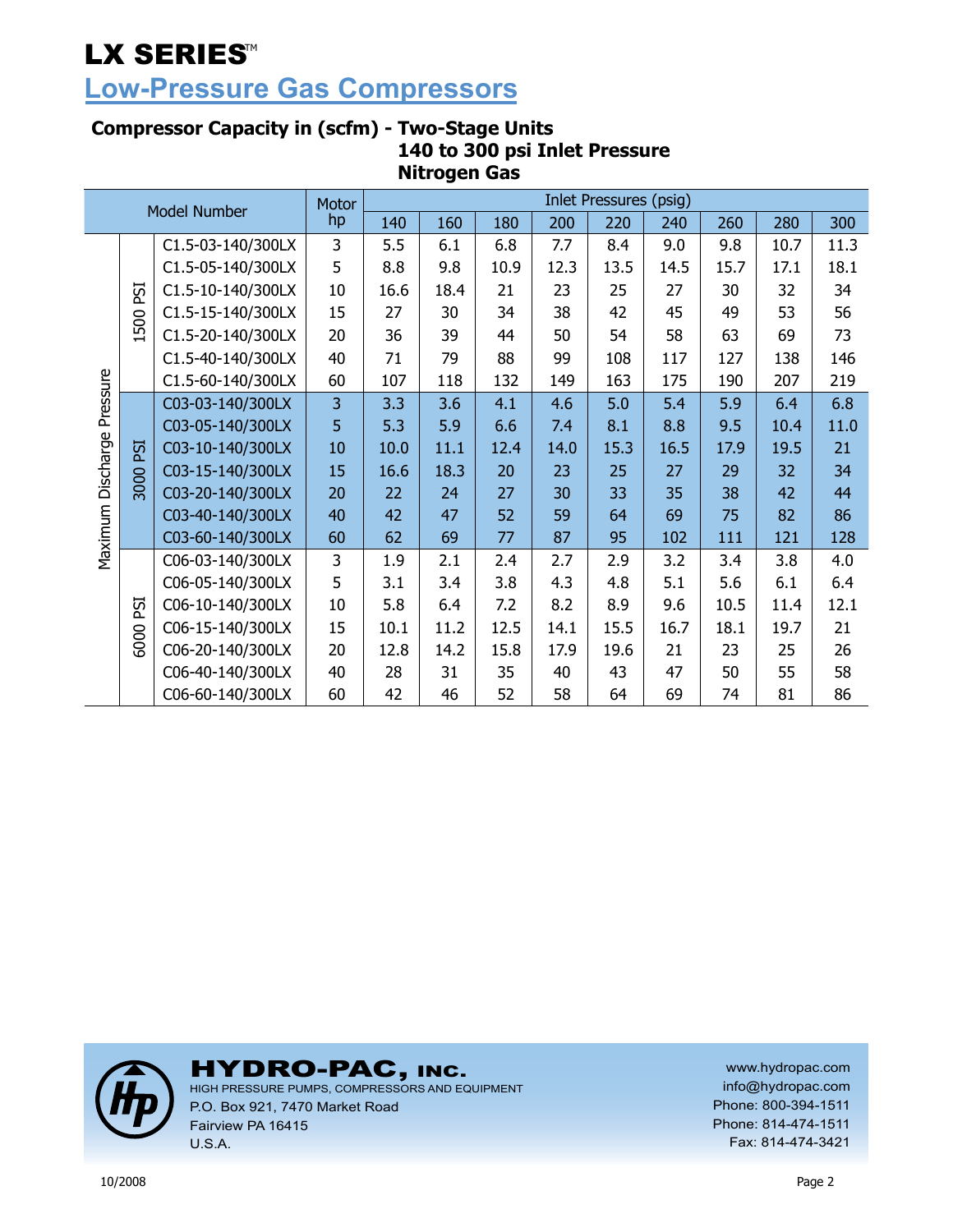### **Low-Pressure Gas Compressors**

|           | ma vyen vas |                     |       |      |      |      |                        |      |      |      |  |  |  |
|-----------|-------------|---------------------|-------|------|------|------|------------------------|------|------|------|--|--|--|
|           |             | <b>Model Number</b> | Motor |      |      |      | Inlet Pressures (psig) |      |      |      |  |  |  |
|           |             |                     | hp    | 300  | 350  | 400  | 450                    | 500  | 550  | 600  |  |  |  |
|           |             | C03-03-300/600LX    | 3     | 5.7  | 6.7  | 7.6  | 8.5                    | 9.5  | 10.4 | 11.3 |  |  |  |
|           |             | C03-05-300/600LX    | 5     | 9.3  | 10.9 | 12.3 | 13.8                   | 15.4 | 16.9 | 18.4 |  |  |  |
|           | ESI         | C03-10-300/600LX    | 10    | 17.4 | 20   | 23   | 26                     | 29   | 32   | 34   |  |  |  |
|           |             | C03-15-300/600LX    | 15    | 27   | 31   | 35   | 40                     | 44   | 48   | 53   |  |  |  |
| Pressure  | 3000        | C03-20-300/600LX    | 20    | 34   | 40   | 45   | 51                     | 56   | 62   | 67   |  |  |  |
|           |             | C03-40-300/600LX    | 40    | 77   | 90   | 102  | 115                    | 128  | 140  | 152  |  |  |  |
|           |             | C03-60-300/600LX    | 60    | 114  | 133  | 150  | 169                    | 188  | 205  | 224  |  |  |  |
| Discharge |             | C06-03-300/600LX    | 3     | 3.2  | 3.7  | 4.2  | 4.7                    | 5.3  | 5.8  | 6.3  |  |  |  |
|           |             | C06-05-300/600LX    | 5     | 5.2  | 6.0  | 6.9  | 7.7                    | 8.6  | 9.4  | 10.3 |  |  |  |
| Maximum   | <b>ESI</b>  | C06-10-300/600LX    | 10    | 9.7  | 11.4 | 12.9 | 14.5                   | 16.2 | 17.7 | 19.3 |  |  |  |
|           |             | C06-15-300/600LX    | 15    | 15.3 | 17.9 | 20   | 23                     | 25   | 28   | 30   |  |  |  |
|           | 6000        | C06-20-300/600LX    | 20    | 20   | 23   | 26   | 30                     | 33   | 36   | 40   |  |  |  |
|           |             | C06-40-300/600LX    | 40    | 43   | 51   | 57   | 64                     | 71   | 78   | 85   |  |  |  |
|           |             | C06-60-300/600LX    | 60    | 64   | 74   | 84   | 95                     | 105  | 115  | 125  |  |  |  |

### **Compressor Capacity in (scfm) - Two-Stage Units 300 to 600 psi Inlet Pressure Nitrogen Gas**

Notes:

- 1. Please consult with Hydro-Pac, Inc. for applications not covered by machines listed here.
- 2. Charts showing detailed capacity information for other gases and in other units are available on request.
- 3. This information is supplied for reference only and is subject to change.
- 4. All capacities listed are based on gas at maximum inlet temperatures of 80F (27C). The capacity will be less if the inlet gas temperature is higher.
- 5. All capacities are based on 60 hertz power. Depending on the model, the capacity may be less with 50 hertz power. Please consult with Hydro-Pac for capacity information for a specific model.
- 6. All pressures listed are gauge pressures.



### HYDRO-PAC, INC.

HIGH PRESSURE PUMPS, COMPRESSORS AND EQUIPMENT P.O. Box 921, 7470 Market Road Fairview PA 16415 U.S.A.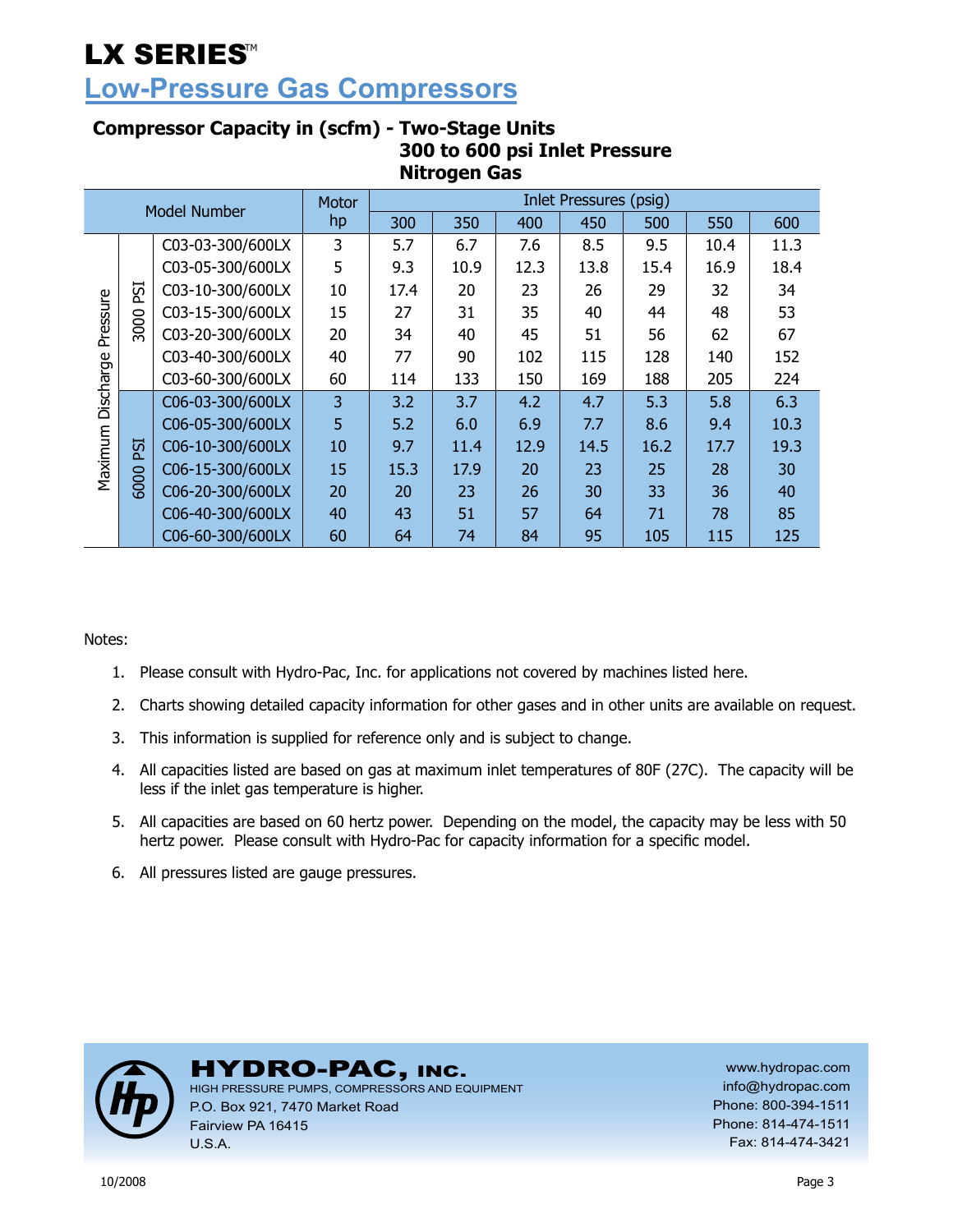**Low-Pressure Gas Compressors** 

| Model Number        |                | Motor | <b>Inlet Pressures (psig)</b> |      |      |      |      |     |      |      |      |  |
|---------------------|----------------|-------|-------------------------------|------|------|------|------|-----|------|------|------|--|
|                     |                | hp    | 100                           | 200  | 300  | 400  | 500  | 750 | 1000 | 1250 | 1500 |  |
|                     | C1.5-03-1300LX | 3     | 2.9                           | 5.5  | 8.4  | 11.2 | 14.1 | 21  | 28   | 35   | 42   |  |
| ESI                 | C1.5-05-1300LX | 5     | 4.7                           | 9.0  | 13.6 | 18.2 | 23   | 34  | 46   | 57   | 68   |  |
| Discharge<br>1500   | C1.5-10-1300LX | 10    | 8.9                           | 17.0 | 26   | 34   | 44   | 65  | 87   | 108  | 129  |  |
|                     | C1.5-15-1300LX | 15    | 14.4                          | 27   | 41   | 55   | 69   | 103 | 137  | 171  | 204  |  |
| Maximum<br>Pressure | C1.5-20-1300LX | 20    | 18.8                          | 36   | 54   | 71   | 90   | 134 | 179  | 223  | 266  |  |
|                     | C1.5-40-1300LX | 40    | 39                            | 74   | 110  | 148  | 186  | 277 | 369  | 459  | 548  |  |
|                     | C1.5-60-1300LX | 60    | 56                            | 107  | 161  | 215  | 271  | 404 | 539  | 670  | 799  |  |

### **Compressor Capacity in (scfm) - Single-Stage Units Nitrogen Gas**

Note: The minimum inlet pressure for 1500 psi discharge is 200 psig. The compressors will operate at lower inlet pressures. Do not exceed an 8 to 1 compression ratio. For example, the maximum discharge pressure with 100 psig inlet is 905 psig.

| Model Number       |               | Motor | Inlet Pressures (psig) |      |      |      |      |      |      |      |      |  |
|--------------------|---------------|-------|------------------------|------|------|------|------|------|------|------|------|--|
|                    |               | hp    | 100                    | 200  | 400  | 500  | 1000 | 1500 | 2000 | 2500 | 3000 |  |
|                    | C03-03-2600LX | 3     | 1.3                    | 2.5  | 5.0  | 6.5  | 13.5 | 20   | 27   | 33   | 39   |  |
| ESI                | C03-05-2600LX | 5     | 2.2                    | 4.2  | 8.2  | 10.6 | 22   | 33   | 44   | 54   | 64   |  |
| Discharge<br>3000  | C03-10-2600LX | 10    | 4.2                    | 7.9  | 15.5 | 20   | 42   | 63   | 83   | 103  | 121  |  |
|                    | C03-15-2600LX | 15    | 6.7                    | 12.7 | 25   | 32   | 66   | 99   | 131  | 161  | 189  |  |
| Maximum<br>ressure | C03-20-2600LX | 20    | 8.7                    | 16.5 | 32   | 42   | 86   | 129  | 170  | 209  | 246  |  |
|                    | C03-40-2600LX | 40    | 20                     | 37   | 73   | 93   | 187  | 278  | 367  | 450  | 528  |  |
| ā                  | C03-60-2600LX | 60    | 29                     | 55   | 108  | 137  | 275  | 410  | 542  | 665  | 780  |  |

Note: The minimum inlet pressure for 3000 psi discharge is 400 psig. The compressors will operate at lower inlet pressures. Do not exceed an 8 to 1 compression ratio. For example, the maximum discharge pressure with 100 psig inlet is 905 psig.



HYDRO-PAC, INC.

HIGH PRESSURE PUMPS, COMPRESSORS AND EQUIPMENT P.O. Box 921, 7470 Market Road Fairview PA 16415 U.S.A.